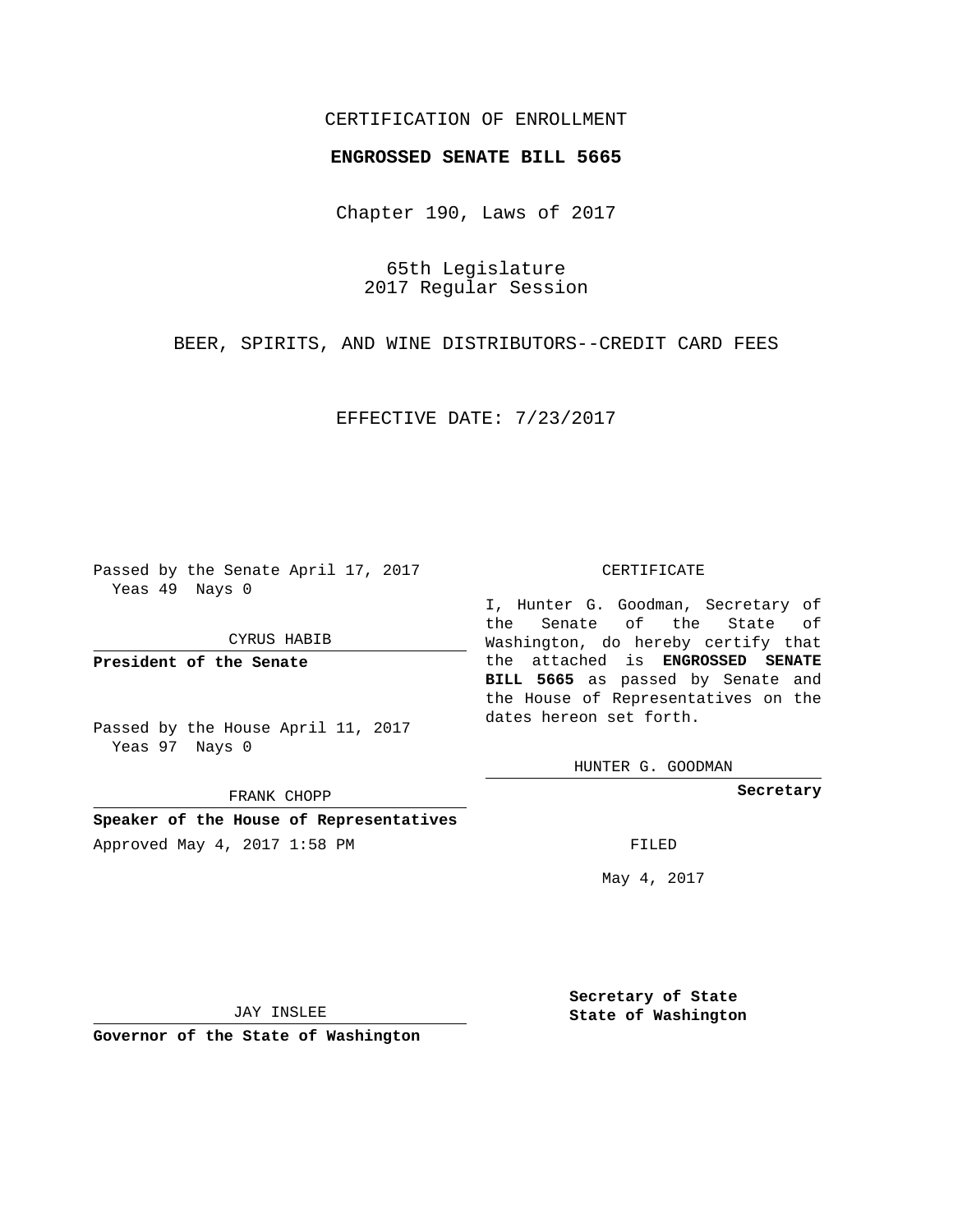## **ENGROSSED SENATE BILL 5665**

AS AMENDED BY THE HOUSE

Passed Legislature - 2017 Regular Session

# **State of Washington 65th Legislature 2017 Regular Session**

**By** Senators Wilson, Keiser, Conway, and King

Read first time 02/01/17. Referred to Committee on Commerce, Labor & Sports.

 AN ACT Relating to the use of credit cards for purchases of beer, spirits, and wine by the purchaser licensed to sell beer, spirits, and/or wine for consumption on the licensed premises; and amending 4 RCW 66.28.270.

5 BE IT ENACTED BY THE LEGISLATURE OF THE STATE OF WASHINGTON:

6 **Sec. 1.** RCW 66.28.270 and 2009 c 373 s 11 are each amended to 7 read as follows:

8 (1) Nothing in this chapter prohibits the use of checks, credit 9 or debit cards, prepaid accounts, electronic funds transfers, and 10 other similar methods as approved by the board, as cash payments for 11 purposes of this title. Electronic ((<del>fund[s]</del>)) <u>funds</u> transfers must 12 be:  $((+1))$  (a) Voluntary;  $((+2))$  (b) conducted pursuant to a prior 13 written agreement of the parties that includes a provision that the 14 purchase be initiated by an irrevocable invoice or sale order before 15 the time of delivery;  $((+3))$   $(c)$  initiated by the retailer, 16 manufacturer, importer, or distributor no later than the first 17 business day following delivery; and  $((+4))$   $(d)$  completed as 18 promptly as is reasonably practical, and in no event( $(\tau)$ ) later than 19 five business days following delivery.

20 (2) Any person licensed as a distributor of beer, spirits, and/or 21 wine may pass credit card fees on to a purchaser licensed to sell